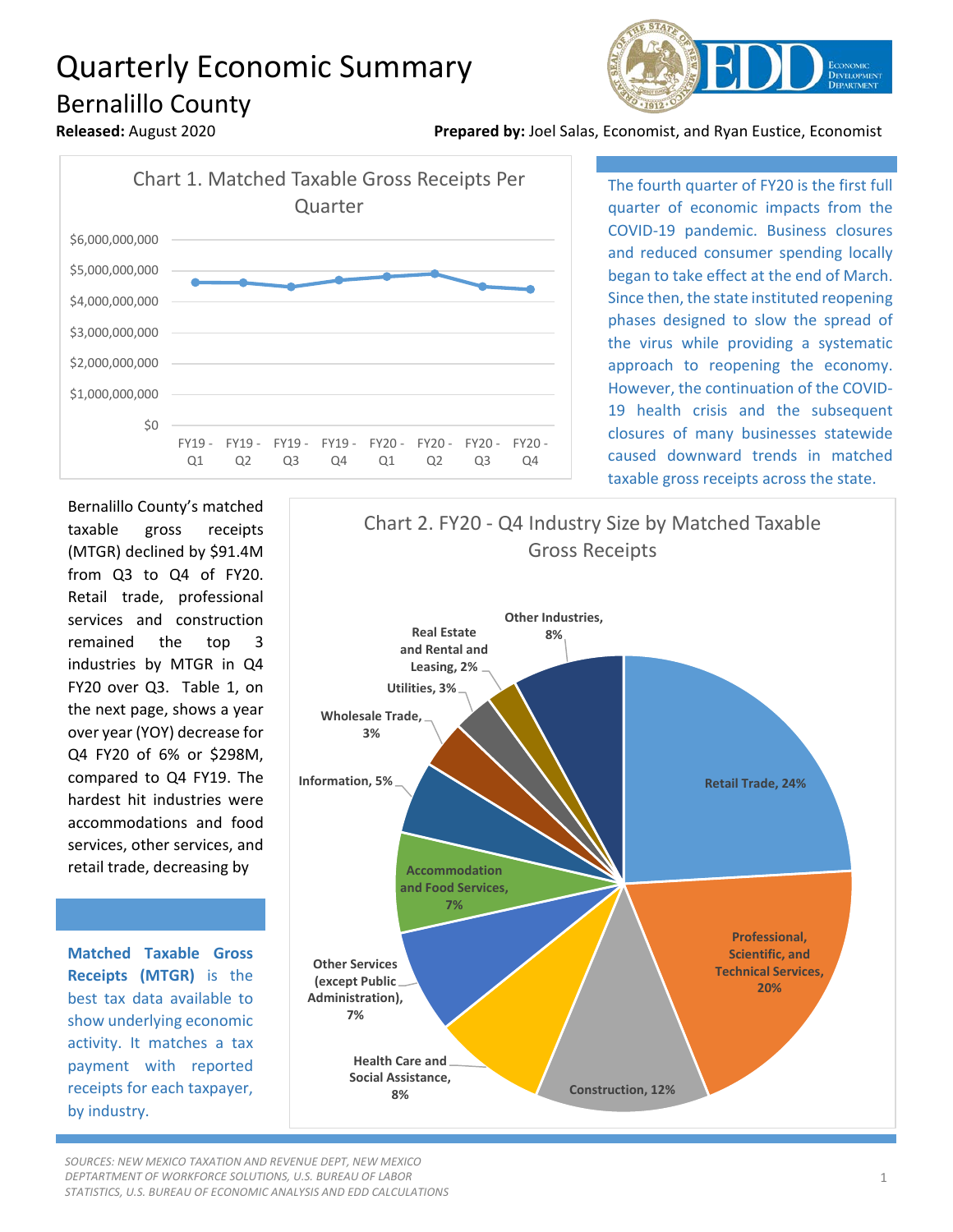## Quarterly Economic Summary Bernalillo County



| Table 1. Matched Taxable Gross Receipts by Illudstry  |    |               |     |                  |     |                 |                       |
|-------------------------------------------------------|----|---------------|-----|------------------|-----|-----------------|-----------------------|
| <b>Industries</b>                                     |    | FY19 - Q4     |     | FY20 - Q4        |     | Growth          | Year over year Change |
| Accommodation and Food Services                       | \$ | 468,910,970   | \$  | 312,392,085      | 5   | (156, 518, 886) | $-33%$                |
| Administrative/Support & Waste Management/Remediation |    | 99,668,032    | \$  | 93,032,305       | 5   | (6,635,727)     | $-7%$                 |
| Agriculture, Forestry, Fishing, and Hunting           |    | 7,831,903     | Ŝ.  | $6,142,345$ \$   |     | (1,689,558)     | $-22%$                |
| Arts, Entertainment, and Recreation                   |    | 47,700,391    | \$. | 15,966,918   \$  |     | (31, 733, 473)  | $-67%$                |
| Construction                                          |    | 457,736,795   | Ŝ.  | $543,318,610$ \$ |     | 85,581,816      | 19%                   |
| <b>Educational Services</b>                           |    | 33,286,566    | Ŝ   | $35,556,778$ \$  |     | 2,270,212       | 7%                    |
| Finance and Insurance                                 |    | 42,345,972    | S   | 42,503,686       | -S  | 157,715         | 0%                    |
| <b>Health Care and Social Assistance</b>              | \$ | 365,610,694   | Ŝ.  | 349,640,331      | Ŝ.  | (15,970,363)    | $-4%$                 |
| Information                                           |    | 245,005,362   | Ŝ.  | 226,022,342      | -S  | (18,983,019)    | $-8%$                 |
| Management of Companies and Enterprises               | \$ | 4,908,100     | \$  | $4,085,038$ \$   |     | (823,062)       | $-17%$                |
| Manufacturing                                         |    | 132,625,242   | Ŝ.  | 86,400,976 \$    |     | (46, 224, 266)  | $-35%$                |
| Mining, Quarrying, and Oil and Gas Extraction         |    | 1,357,470     | \$. | $2,318,626$ \$   |     | 961,156         | 71%                   |
| Other Services (except Public Administration)         |    | 394,643,884   | Ŝ.  | $322,243,520$ \$ |     | (72, 400, 364)  | $-18%$                |
| Professional, Scientific, and Technical Services      |    | 813,978,979   | Ŝ.  | 871,860,912      | Ŝ.  | 57,881,933      | 7%                    |
| <b>Public Administration</b>                          |    | 13,295,392    | Ŝ.  | 10,036,892       | Ŝ.  | (3, 258, 500)   | $-25%$                |
| Real Estate and Rental and Leasing                    | \$ | 123,275,851   | S   | 95,617,946       | -\$ | (27, 657, 905)  | $-22%$                |
| <b>Retail Trade</b>                                   | \$ | 1,106,740,688 | S   | 1,059,766,265    | -S  | (46,974,422)    | $-4%$                 |
| <b>Transportation and Warehousing</b>                 | \$ | 33,026,769    | \$. | 31,679,902       | -S  | (1,346,867)     | $-4%$                 |
| Unclassified Establishments                           |    | 23,090,078    | \$. | $21,696,609$ \$  |     | (1,393,470)     | $-6%$                 |
| <b>Utilities</b>                                      |    | 115,824,508   | \$. | 123,390,669      | -\$ | 7,566,161       | 7%                    |
| <b>Wholesale Trade</b>                                |    | 168,838,078   | S   | 147,556,707 \$   |     | (21, 281, 371)  | $-13%$                |
| <b>All Industries</b>                                 |    | 4,699,701,723 | S   | 4,401,229,464    | -S  | (298, 472, 260) | $-6%$                 |

**Table 1. Matched Taxable Gross Receipts by Industry**

\$156.5M, \$72.4 and \$47M, respectively. The arts, entertainment and recreation industry saw the highest YOY percent change, -67%. Gross receipts tax (GRT) revenue collections decreased by \$1.1M, 2%, from Q3 to Q4 of FY20, as seen in Chart 4. Despite the negative impacts COVID-19 have had on the county's economy, the early quarters of FY20 have helped annual GRT revenue collections in FY20 which increased by 4% over FY19, as seen in Chart 3.

HB6, passed in 2019, made widespread tax changes within New Mexico. One notable change is the conversion to destinationbased sourcing that will begin after a two-year delay. During the 2020 Special Session, that legislation was amended, increasing a temporary distribution to municipalities and counties. Now municipalities will receive a distribution that is a portion of \$2.5 million while counties will receive a distribution that is a portion of \$1.5 million. The amounts distributed will be proportional to the size of the community's population versus that of the entire group. These amounts are subject to change if the federal government provides municipalities and counties future grants to offset revenue declines attributable to COVID-19.



*SOURCES: NEW MEXICO TAXATION AND REVENUE DEPT, NEW MEXICO DEPTARTMENT OF WORKFORCE SOLUTIONS, U.S. BUREAU OF LABOR STATISTICS, U.S. BUREAU OF ECONOMIC ANALYSIS AND EDD CALCULATIONS*